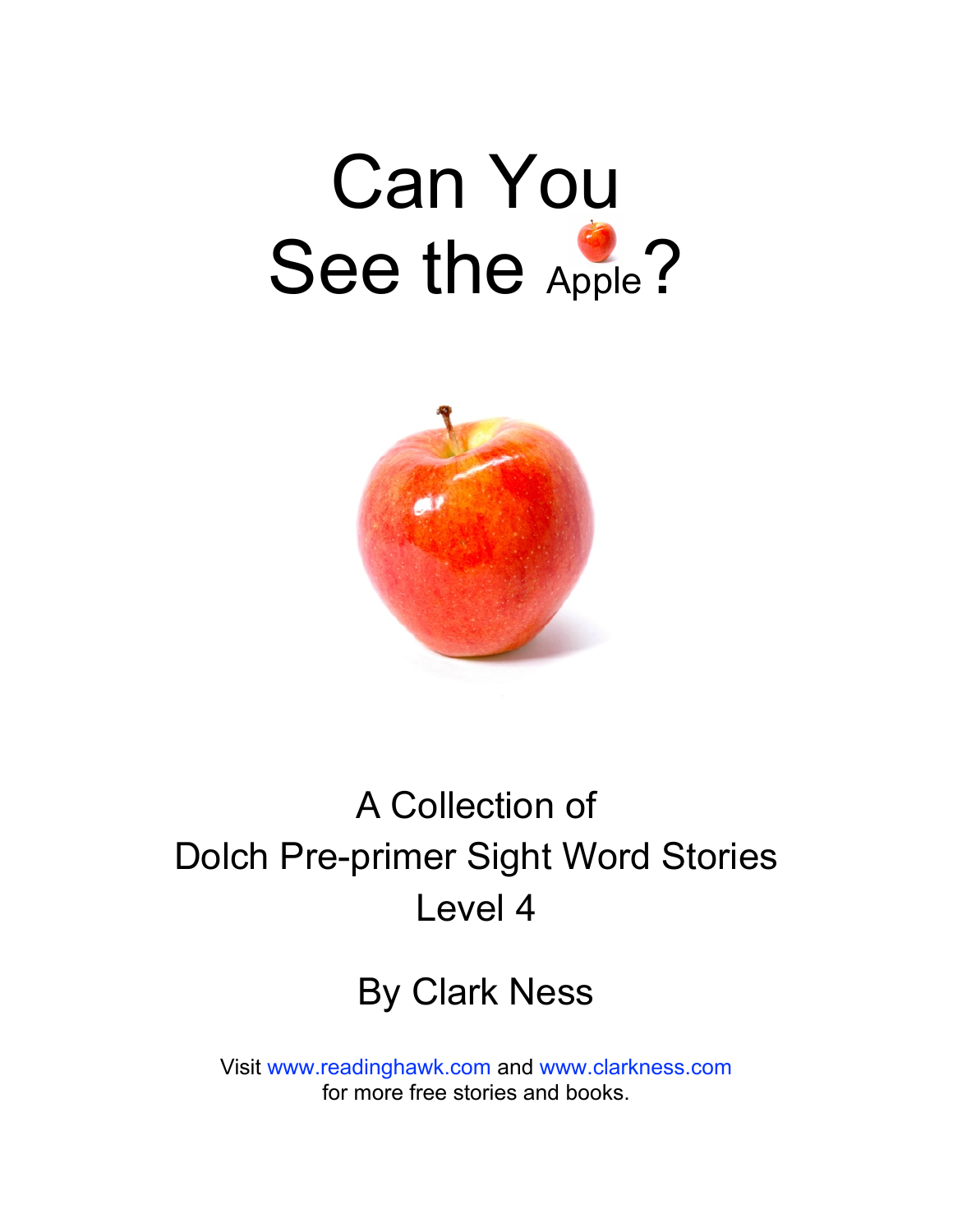

#### Can You See the Apple?

#### Can you see the apple?

New words in Dolch pre-primer level 4: can, in, it, you

Words in Dolch pre-primer level 4: a, and, big, can, I, in, is, it, red, see, the, you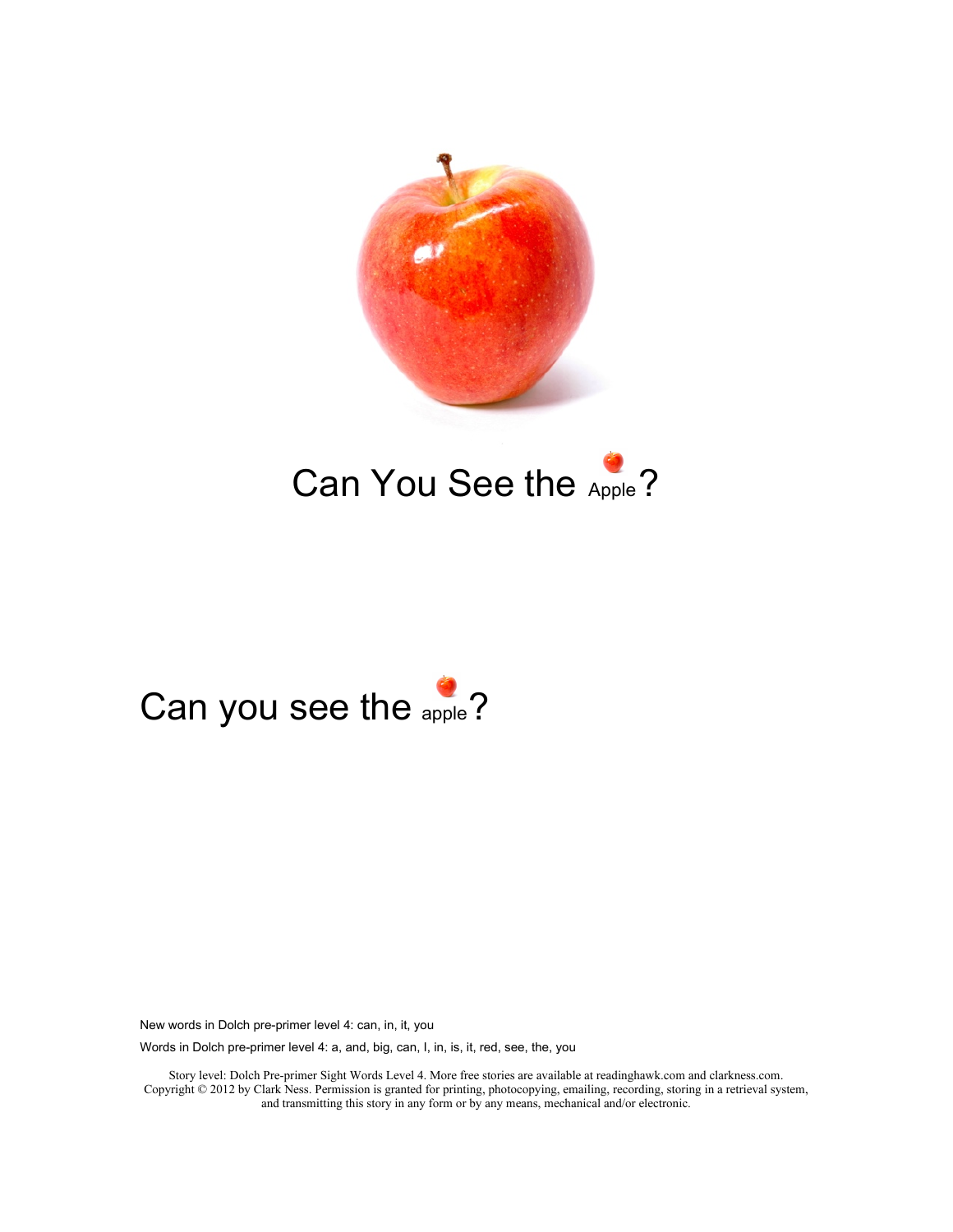



## Can you see the pencil ?

New words in Dolch pre-primer level 4: can, in, it, you

Words in Dolch pre-primer level 4: a, and, big, can, I, in, is, it, red, see, the, you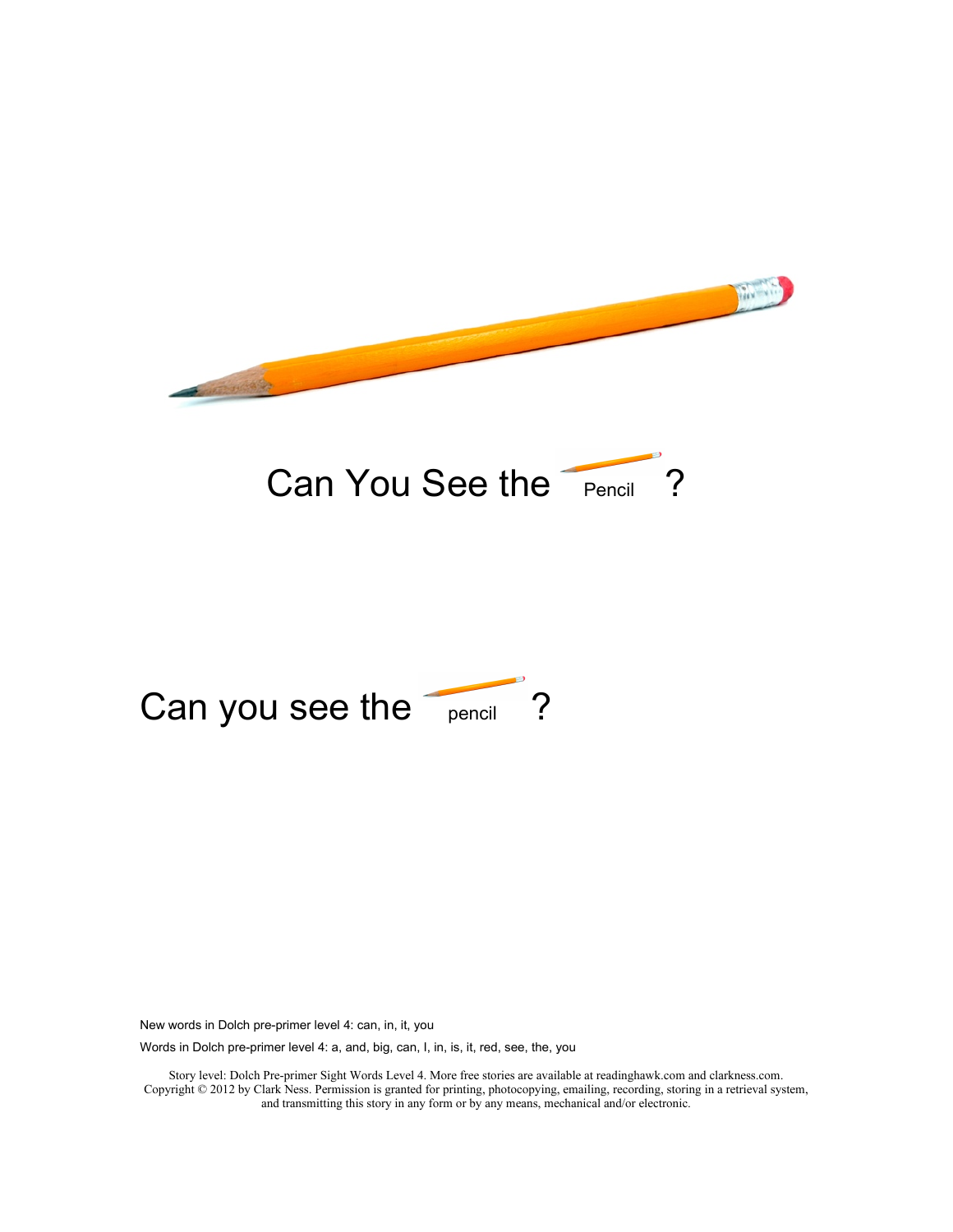





Words in Dolch pre-primer level 4: a, and, big, can, I, in, is, it, red, see, the, you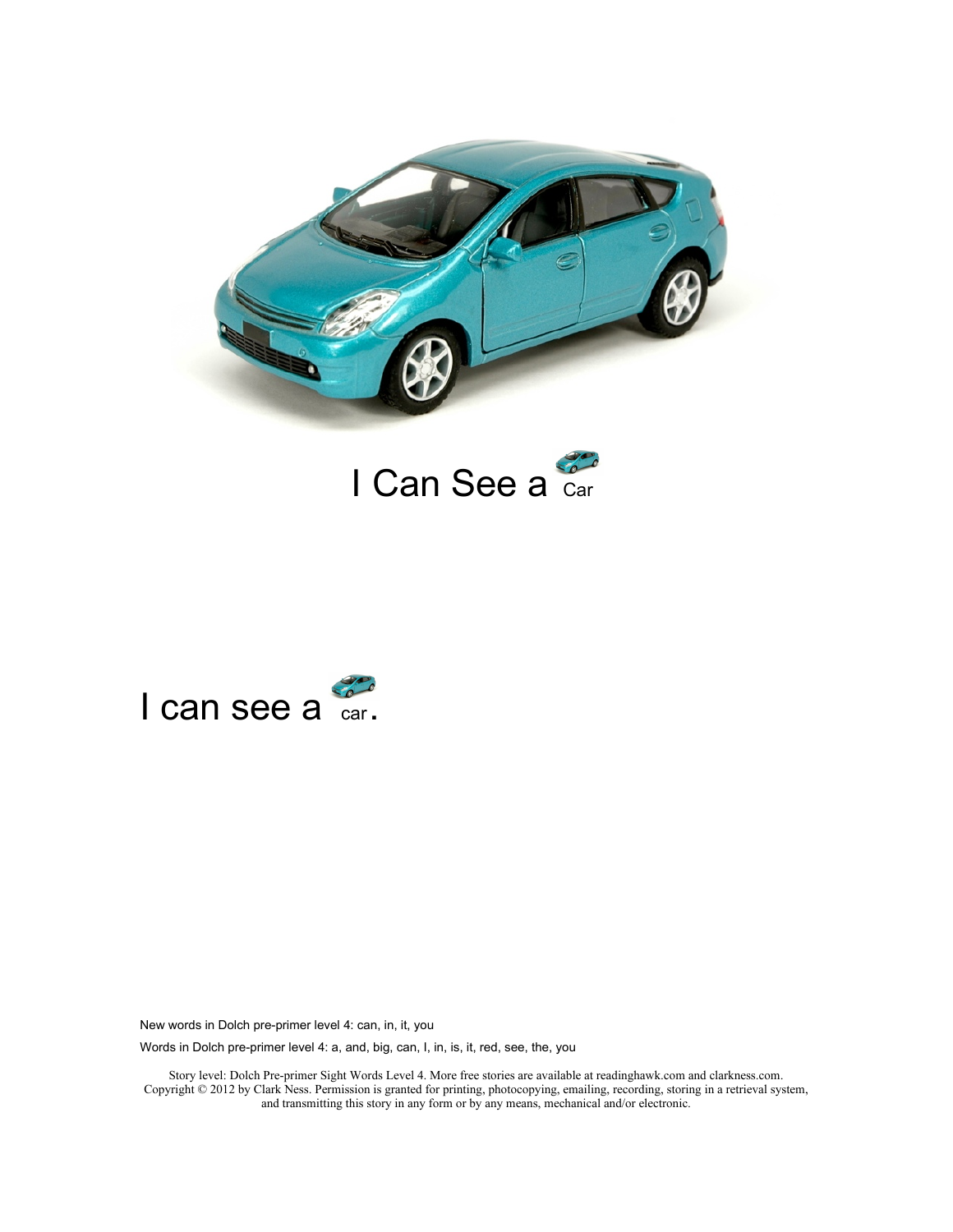





Words in Dolch pre-primer level 4: a, and, big, can, I, in, is, it, red, see, the, you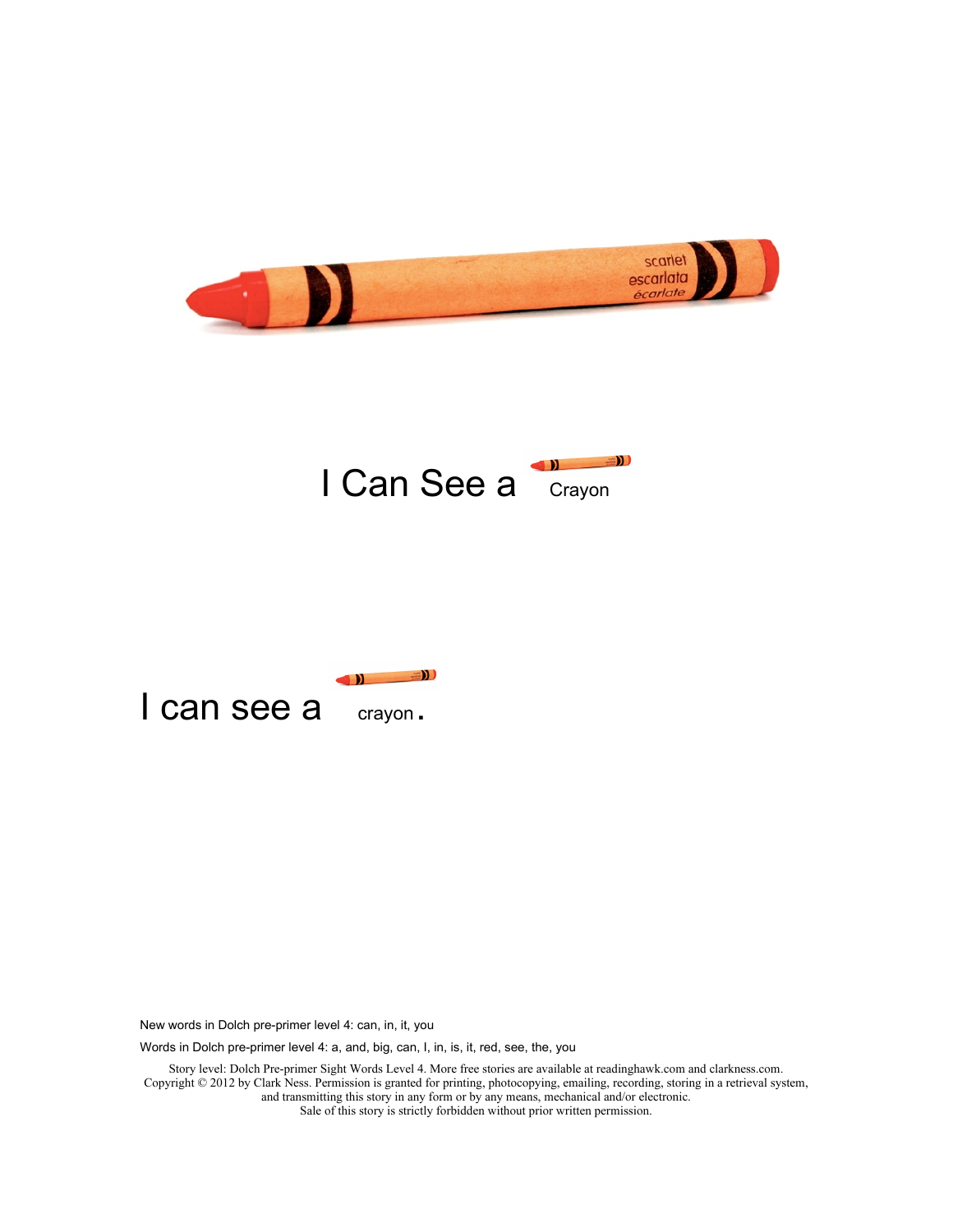





Words in Dolch pre-primer level 4: a, and, big, can, I, in, is, it, red, see, the, you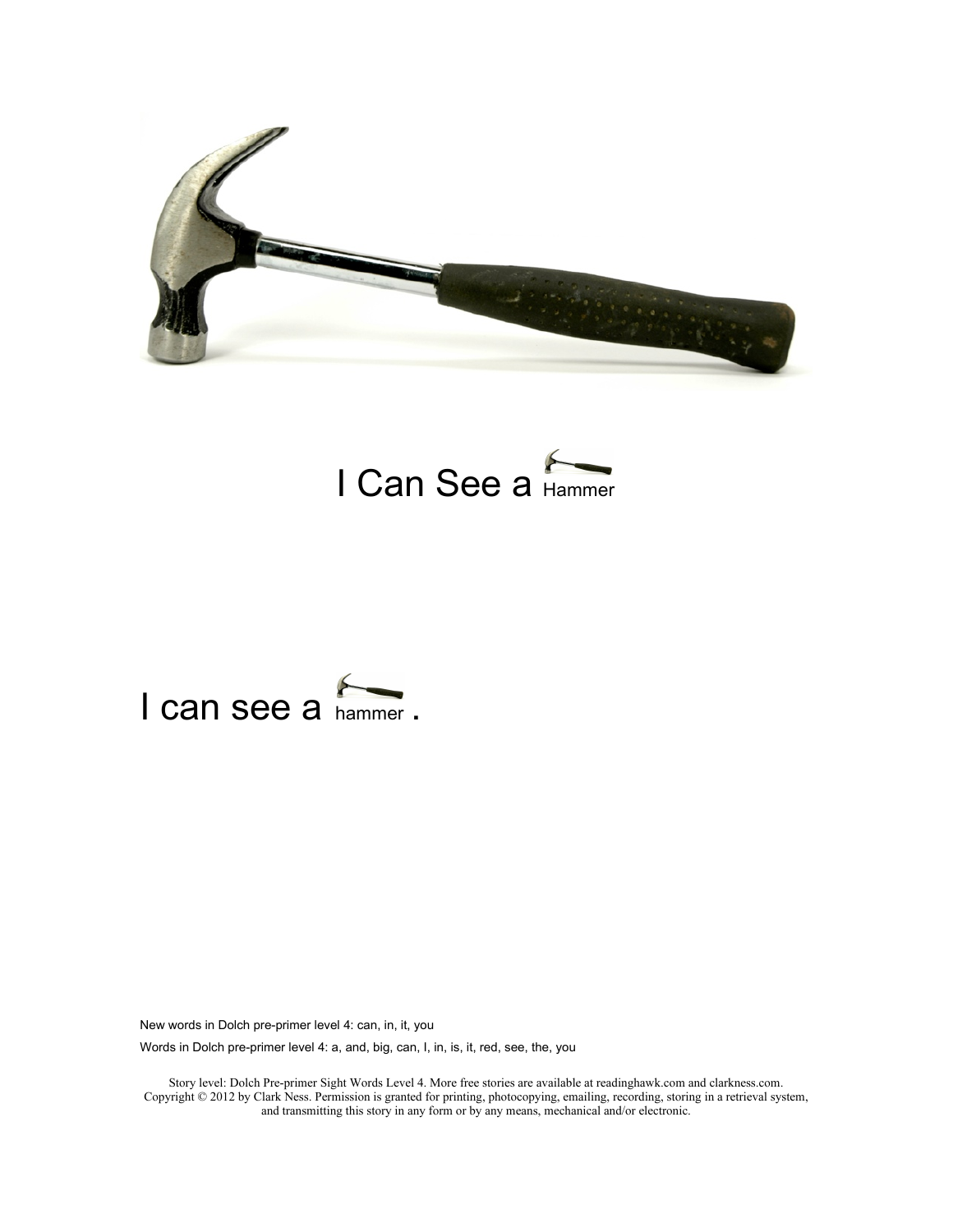



Words in Dolch pre-primer level 4: a, and, big, can, I, in, is, it, red, see, the, you

Story level: Dolch Pre-primer Sight Words Level 4. More free stories are available at readinghawk.com and clarkness.com. Copyright © 2012 by Clark Ness. Permission is granted for printing, photocopying, emailing, recording, storing in a retrieval system, and transmitting this story in any form or by any means, mechanical and/or electronic. Sale of this story and/or uploading to a commercial bookstore or commercial website is strictly forbidden without prior written permission.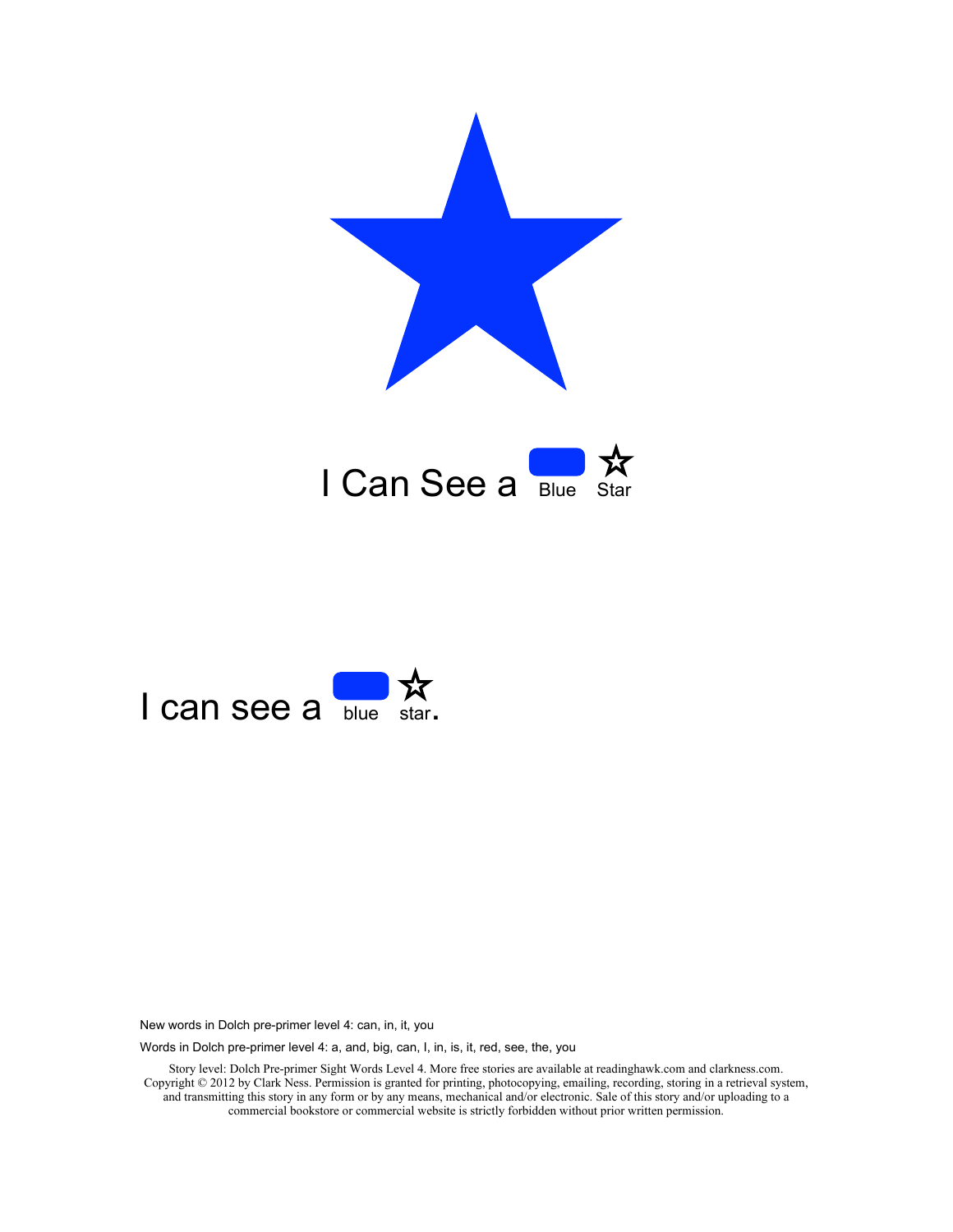



## I can see a red  $\stackrel{\textsf{M}}{\textsf{star}}$

New words in Dolch pre-primer level 4: can, in, it, you

Words in Dolch pre-primer level 4: a, and, big, can, I, in, is, it, red, see, the, you

Story level: Dolch Pre-primer Sight Words Level 4. More free stories are available at readinghawk.com and clarkness.com. Copyright © 2012 by Clark Ness. Permission is granted for printing, photocopying, emailing, recording, storing in a retrieval system, and transmitting this story in any form or by any means, mechanical and/or electronic. Sale of this story and/or uploading to a commercial bookstore or commercial website is strictly forbidden without prior written permission.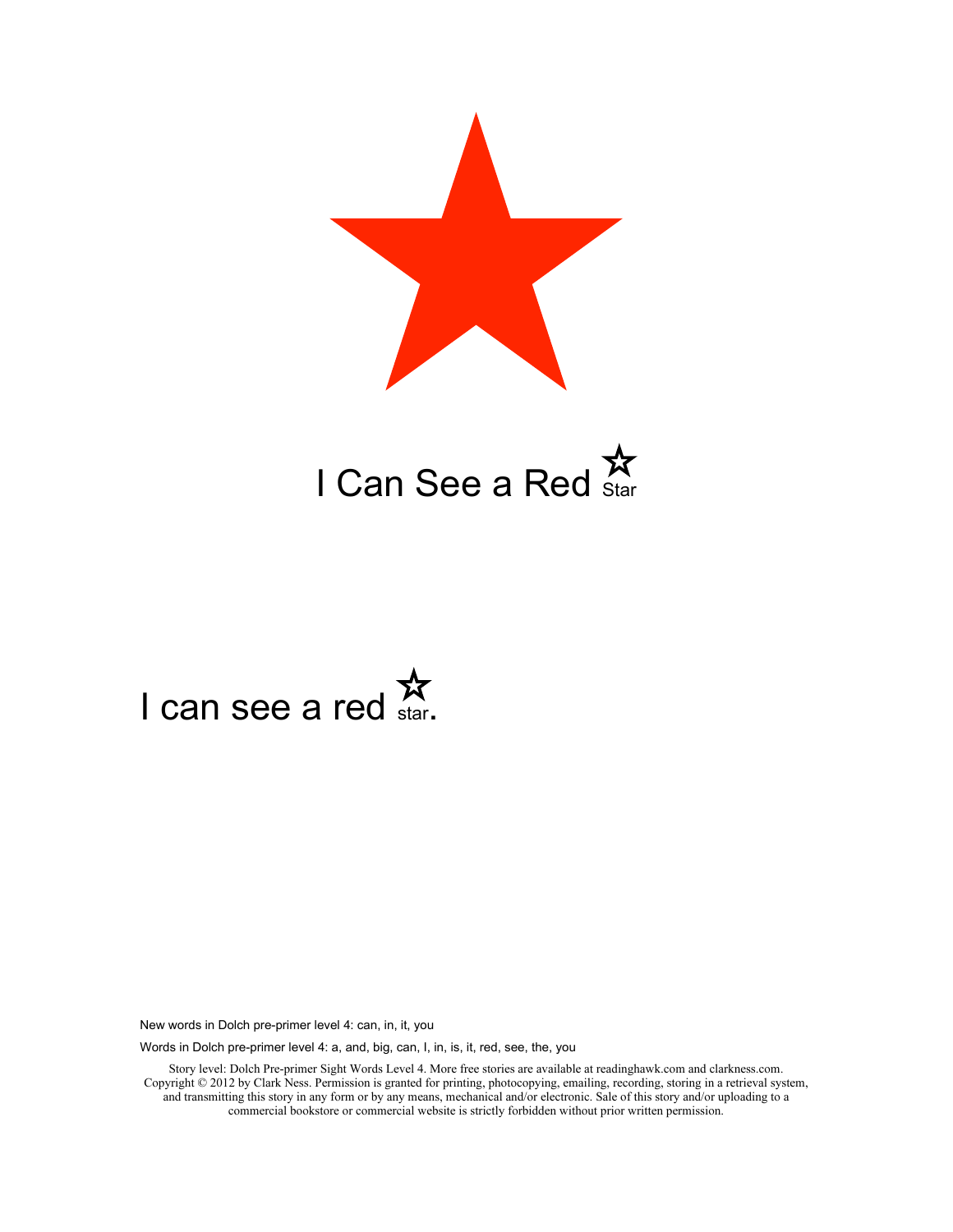





Words in Dolch pre-primer level 4: a, and, big, can, I, in, is, it, red, see, the, you

Story level: Dolch Pre-primer Sight Words Level 4. More free stories are available at readinghawk.com and clarkness.com. Copyright © 2012 by Clark Ness. Permission is granted for printing, photocopying, emailing, recording, storing in a retrieval system, and transmitting this story in any form or by any means, mechanical and/or electronic. Sale of this story and/or uploading to a commercial bookstore or commercial website is strictly forbidden without prior written permission.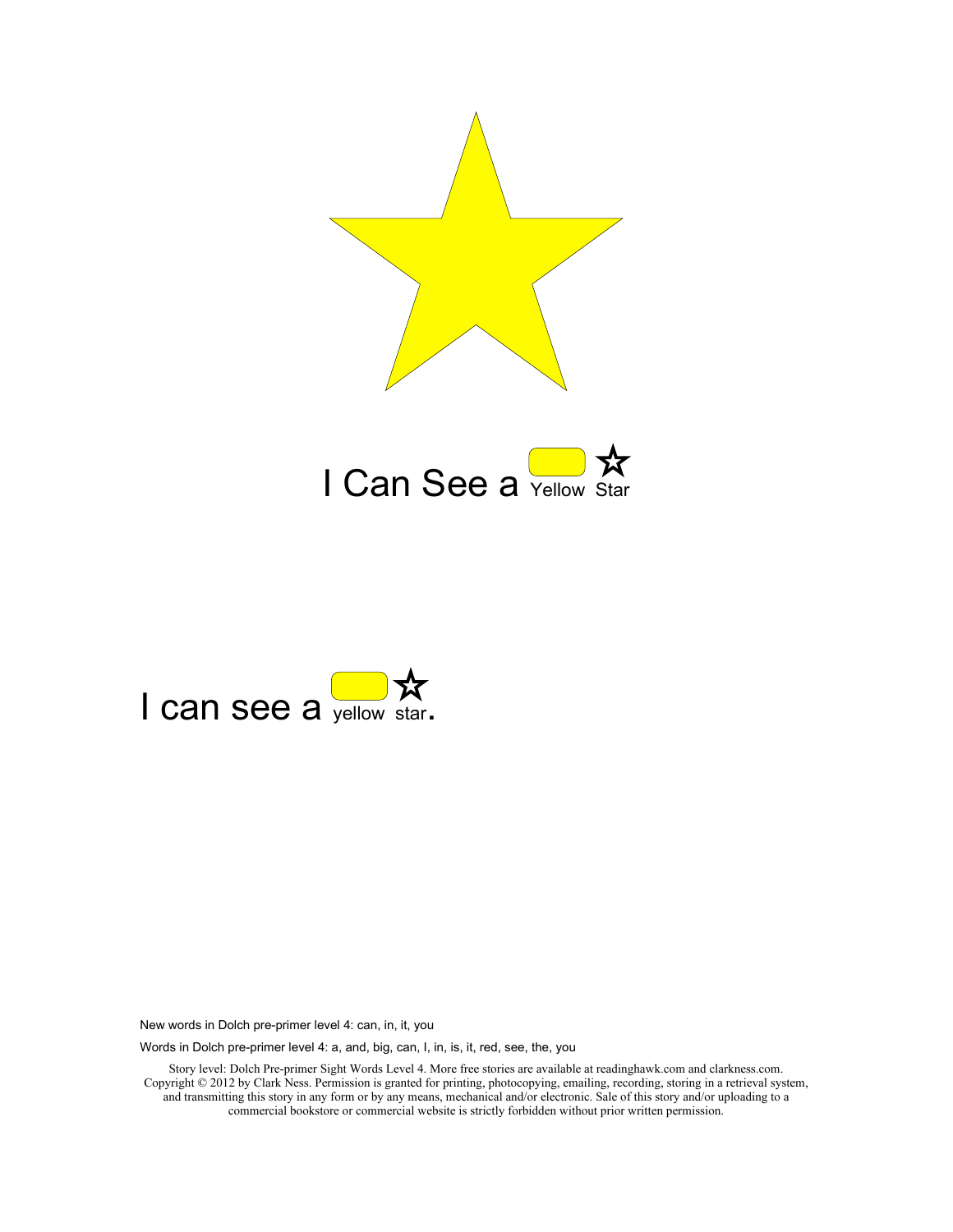

## The square is in the circle.

New words in Dolch pre-primer level 4: can, in, it, you

Words in Dolch pre-primer level 4: a, and, big, can, I, in, is, it, red, see, the, you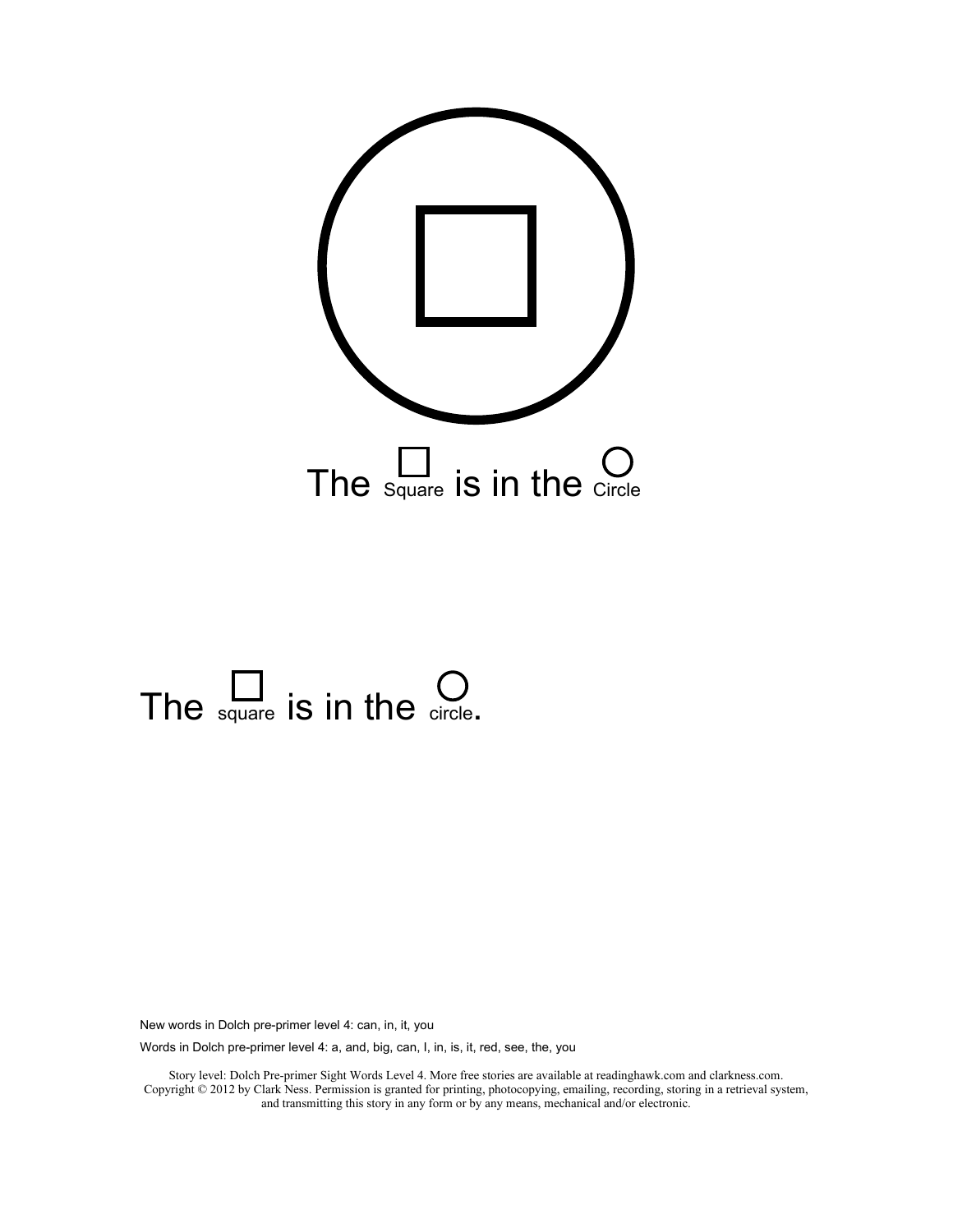

# The  $\sum_{\text{star}}$  is in the circle.

New words in Dolch pre-primer level 4: can, in, it, you

Words in Dolch pre-primer level 4: a, and, big, can, I, in, is, it, red, see, the, you